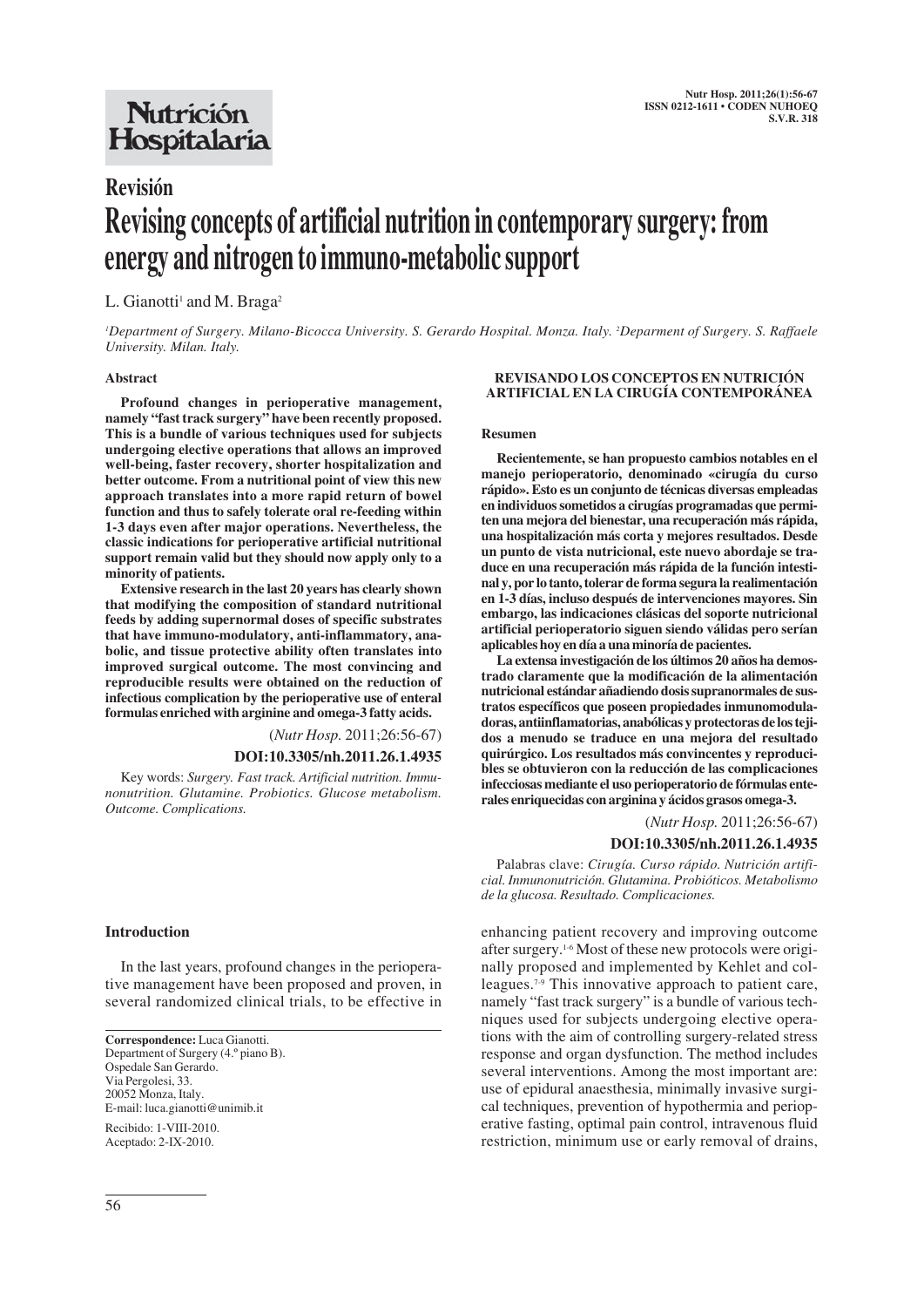naso-gastric tube, and catheters, early mobilization and ambulation.<sup> $7-11$ </sup> From a nutritional point of view this approach allows a faster recovery of bowel function and thus the possibility to tolerate normal food by mouth within  $1-2$  days after colorectal surgery<sup>1-11</sup> and even 2-3 days after upper GI major operations.12-14 Consequently, the classic indications for perioperative artificial nutritional support, that howbeit remain valid, should now apply only to a minority of patients. These are predominantly subjects who are at high risk of developing complications after surgery, such as patients who have suffered substantial preoperative weight loss, have very low body mass index (BMI) or exhibit an hyperinflammatory state. Once patients have developed complications impairing the resumption of oral feeding or affecting the metabolic homeostasis, artificial nutritional support is generally required.

#### **The classic artifical nutritional support: energy and nitrogen substrates**

Surgery, like any injury to the body, elicits a series of reactions including release of stress hormones and inflammatory mediators. This release of mediators to the circulation has a major impact on body metabolism. They cause catabolism of glycogen, fat and protein with release of glucose, free fatty acids and amino acids into the circulation, so that substrates are in part diverted from the purposes they serve in the nonstressed state (i.e. physical activity) to the task of raising an adequate organ function and healing response . For optimal organ function, rehabilitation and wound healing, the body needs to be nourished adequately to mobilise enough substrates, largely derived from muscle and adipose tissue, with nutritional support to allow synthesis of acute phase proteins, white cells, fibroblasts, collagen and other tissue components of the wounded area. Thus, in surgical patients the main goals of nutritional support are to reduce consumption of self energy stores and minimize negative protein balance, with the purpose of maintaining tissue and organ functions.

#### *The preoperative nutritional support*

It is now well established and documented that severe undernutrition is an independent factor for the occurrence of postoperative complications, as well as increased mortality, length of hospital stay, and sanitary costs.15-20 Moreover, undernutrition is often associated with other diseases such as cancer, chronic inflammation or organ dysfunction which further expose patients to increased surgical risk.

A period of preoperative nutritional support of at least 7-10 days before surgery is recommended<sup>21-23</sup> if a patient exhibits one or more of the following conditions : weight loss  $> 15\%$  within 3-6 months, BMI < 18 kg/m2 , albumin < 30 g/L (with no evidence of hepatic

or renal dysfunction), or grade C at the subject global assessment.24

#### *The postoperative nutritional support*

Inadequate oral intake for more than two weeks after major operations is associated with a significant increase of morbidity and mortality.25 Even shorter periods of starvation or insufficient caloric and protein intake are strongly correlated with worse surgical outcome.26

Therefore, several guidelines $21-23$  recommend to administer artificial nutrition immediately after surgery when patients are expected not to meet their caloric requirement within 7-10 days in the postoperative course independently from their preoperative nutritional status. Artificial nutrition is also recommended as soon as possible when a patient has developed complications impairing the resumption of oral feeding or affecting the metabolic homeostasis such as sepsis.

Striking scientific evidences offered by fast track surgery implementation have shown that oral re-feeding very shortly after major surgery is safe and feasible in most of the patients undergoing colorectal, gynaeco $logic$ , urologic and pelvic operations<sup> $1-11$ </sup> as well in upper gastrointestinal procedures such as laryngectomy with primary pharyngeal closure, gastric, pancreatic, and hepato-biliary resection.<sup>12-14</sup> Thus, the number of patients routinely requiring postoperative nutritional support is progressively declining.

Oral intake can be carried out with normal food or liquid oral nutritional supplements (ONS) according to individual tolerance and gastrointestinal function.<sup>26-31</sup> ONS may have the advantages of having more calories and proteins than normal food for matching volume.

Nevertheless, there are clinical situations where early postoperative oral intake can be still contraindicated or difficult to achieve such as major trauma, unconsciousness states, swelling impairment, partial intestinal obstruction or prolonged ileus, or delayed gastric emptying. In these patients surgeons should consider the placement of a feeding jejunostomy or naso-jejunal tube at the time of surgery or in the postoperative course.

## *The route of feeding*

When AN is indicated, the enteral route should be preferred to the parenteral one. This recommendation is now undersigned by all international guidelines<sup>21-23</sup> because enteral feeding is considered more physiological, cheaper, and associated with better outcome particularly in undernourished, critically ill and trauma patients.32-38 The use of total parenteral nutrition (TPN) should be restricted to the following circumstances: in undernourished patients in whom enteral nutrition is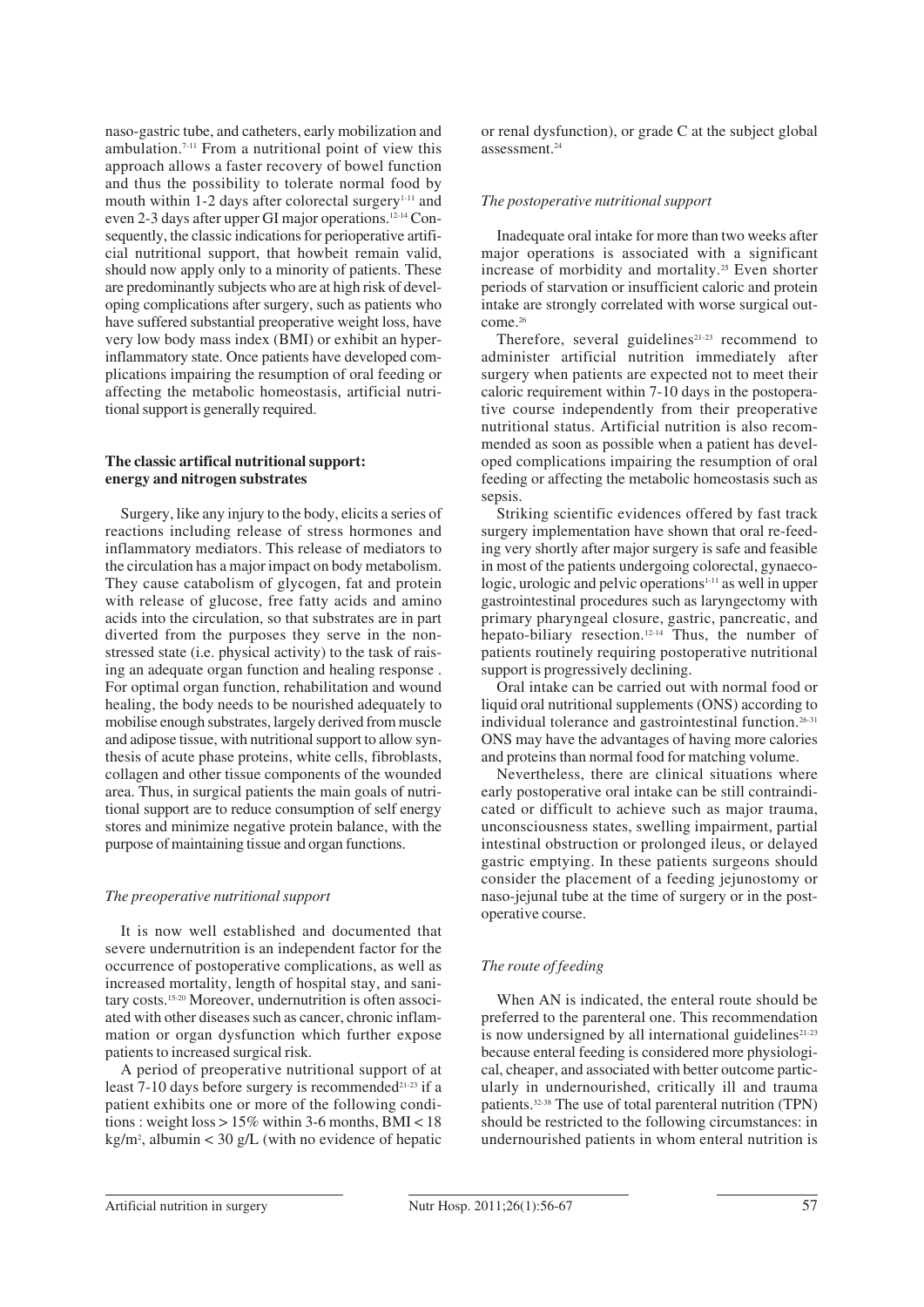not feasible or not tolerated; in patients with postoperative complications impairing gastrointestinal function who are unable to receive and absorb adequate amounts of enteral feeding for at least 7-10 days; in patients with suspected intestinal ischemia or hypoperfusion; in patients with high output  $(> 600 \text{ mL})$  intestinal fistulae.

The combination of enteral and parenteral nutrition should be considered in patients in whom at least 60% of energy needs cannot be met via the enteral route.

In completely obstructing lesions, surgery should not be postponed because of the risk of aspiration or severe bowel distension leading to bacterial translocation and peritonitis.

In patients with shock of any cause, AN (both enteral and parenteral) is not indicated until complete correction of the vital functions has been obtained.

#### *Energy and nitrogen requirement*

In acute and chronic disease the resting metabolic rate is elevated above the values calculated by the Harris-Benedict equations. The degree of hypermetabolism is on average not more than 110-120% of predicted.39-42 Only during selected situations such as major burn injury, severe sepsis, and major trauma this value may be increased substantially to 160-180%.<sup>41,43-</sup> 45

Therefore, 25 kcal/kg of ideal body weight furnish an approximate estimate of daily energy expenditure and requirements, and under conditions of severe stress requirements may approach 30 kcal/kg of ideal body weight.

The main consideration when giving energy, particularly during parenteral nutrition is to avoid overfeeding.42,46,47 This is mostly true in severely undernourished subjects. To avoid this problem, calorie and nitrogen requirement should be calculated with indirect calorimetry or based on usual body weight. Moreover, in such cachectic patients care should be taken to increase the amount of calories and protein slowly to prevent the refeeding syndrome. Hyperalimentation is known to increase energy expenditure, oxygen consumption and carbon dioxide production<sup>48,49</sup> and especially in patients with low cardiac and respiratory reserve these effects may be deleterious.<sup>50</sup> In addition, hyperalimentation may induce fatty liver and lead to hypertriglyceridemia with harmful effects on immune function. Thus, at present, it is recommended to maintain the glucose:fat calorie ratio at 60:40 or even 70:30 of the non-protein calories. When fluid restriction is indicated a 50:50 ratio is accepted.

It is well established that muscle protein degradation during stress conditions is regulated by pro-inflammatory modulators like tumour necrosis factor-alpha, interleukin 1, 6 and others, and therefore cannot be or only partially reversed by nutrition.51-54 The value of nutritional support comes instead from its support of protein synthesis in the muscle limiting net whole body protein loss, in the liver yielding acute phase proteins, and in the immune system yielding white cells crucial in the response to trauma or disease. As for energy need, protein/nitrogen requirement should be calculated on the basis of ideal body weight. Proteins and amino acids given enterally and parenterally are used by the host in part for anabolic pathways and to some extent to produce energy. Therefore, the caloric rate of nitrogen should be included in the calculation of the total calorie required.

In illness/stressed conditions a daily nitrogen delivery equivalent to a protein intake of 1.5 g/kg ideal body weight (or approximately 20% of total energy requirements) is generally effective to limit nitrogen losses.

#### **The metabolic and immune support: the new targets of nutritional therapy**

Although the above concepts and indications of classic AN remain valid, extensive clinical research in the last 20 years has clearly shown that perioperative administration of supernormal doses of specific nutritional substrates may have immuno-modulatory, antiinflammatory, anabolic, and tissue protective ability and this often translate into improved surgical outcome when compared with standard nutritional formulas or traditional treatment protocols. For this reason this new area of nutritional therapy has been generically named immunonutrition or pharmaconutrition.

#### *The use of preoperative carbohydrate load and glucose metabolism*

Recent strong evidences show that fasting patient overnight before elective surgery is useless. In fact, free intake of clear fluids until 2 hours before anaesthesia is safe and beneficial in most of the subjects<sup>55-57</sup> and does not increase the risk of aspiration except for those patients with impaired gastric outlet or proven gastroesophageal reflux. Allowing patients to drink relieves the feeling of thirst that many patients experience before surgery. Even more important are the metabolic effects of undergoing surgery in a non-fasted state.58

A fed state may be induced prior to elective surgery by providing a carbohydrate load. The induced changes in metabolism upon entering surgery has been shown to have several effects on the response to the operation. In particular, studies have reported positive effects in the postoperative recovery period such as improved protein balance,<sup>59</sup> improved preservation of lean body mass<sup>60</sup> and muscle strength<sup>61</sup> and reduced length of hospital stay after operation.62,63 Moreover, for those patients without contraindication to free intake of fluids, carbohydrate drinks has been also shown to minimise insulin resistance, postoperative hyperglycaemia, heighten insulin sensitivity, reduce stress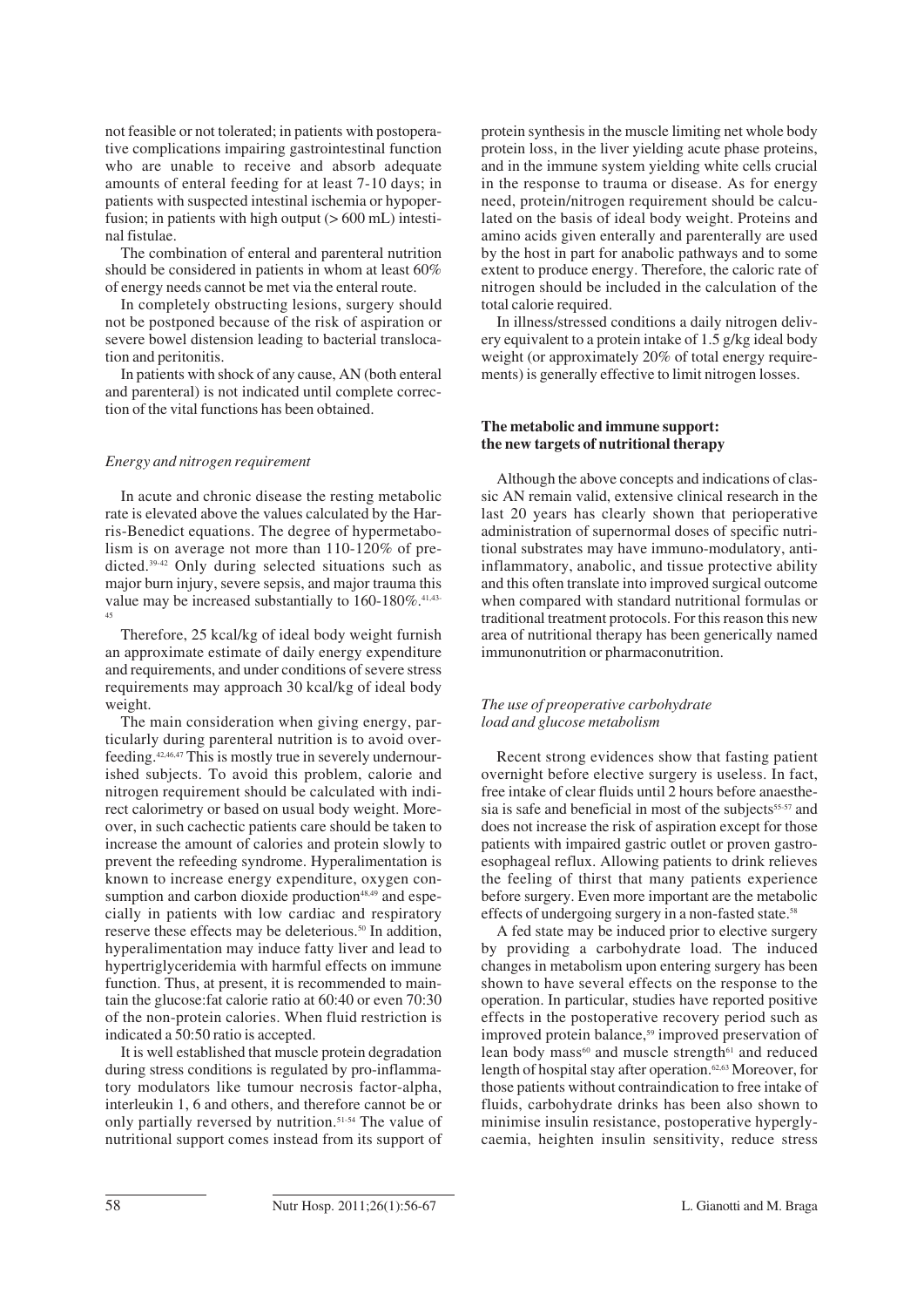response, anxiety and postoperative nausea and vomiting in general and orthopaedic surgery, and to be cardioprotective in cardiac surgery.64-66 A recent large randomized trial by Mathur et al., did not confirm a beneficial role of preoperative carbohydrate loading on fatigue and discomfort, glucose metabolism, insulin resistance, muscle strength, protein synthesis and postoperative morbidity and length of hospitalization in abdominal surgery.<sup>6</sup>

The overwhelming majority of the data available in this field is based on studies in non-diabetic patients.

When given orally, the drink is a mixture of complex carbohydrates, i.e. maltodextrins, in a concentration of about 12% in a volume of 400-800 mL and dispensed between the evening before operation and 2 hrs before anaesthesia induction.<sup>68,69</sup>

For those who cannot eat or are not allowed to drink preoperatively for whatever reason, a glucose infusion at a rate of 5 mg/kg/min will have very similar effects on postoperative insulin resistance. When given intravenously, carbohydrate loading is achieved using a glucose solution with a higher concentration, usually 20%, to administer a sufficient quantity in a low volume to ensure a sufficient insulin response.<sup>70</sup> Studies where i.v. glucose loading or oral carbohydrate intake alone or in combination with other nutrients or insulin have been reviewed in more detail in recent years.58,62,71-78

In patients with normal glucose tolerance, preoperative glucose administration will also ensure glycemic control when greater quantities of glucose are infused (i.e. earlier postoperative AN) without the development of hyperglycaemia.79

Since hyperglycaemia is one of the most important independent factor for the development of postoperative complications (in particular infectious one), 80-82 it will be challenging to see, in future large randomized trial, if preoperative carbohydrate loading and subsequent better control of glucose metabolism will be associated with a significant decrease of septic morbidity after major elective surgery.

## *The use of nutritional substrates with immune modulating activity*

Extensive laboratory and clinical research in the last 30 years has shown that there are nutritional substrates affecting the host response to injury. Among the most studied are: glutamine, arginine, and omega-3 fatty acids. Their mechanisms of action have been reviewed by several Authors. 83-85

Formulas containing multiple substrates may have conceptual limitations. In fact, it is impossible to fully understand the potential mechanism of protection of these multiple component diets and to attribute a specific biologic effect to each single substrate. Moreover, it may be that a fix formulation is not the optimal one in all type of patients and in the various phases of the post-operative or post-injury course. Nevertheless, pragmatically speaking it was important to test if the clinical use of these diets could offer some true outcome advantages over standard formulas.

The use of formulas enriched with different mixtures of such nutrients in the clinical arena is still under investigation, but there are now sufficient data to strongly suggest the routine use in some cohort of surgical patients.21,22,86-88

Several Authors have consistently highlighted that some these new diets may improve host defense mechanisms and effectively modulate the inflammatory response.89-92 In particular, patients receiving supplemented formulas had a significant higher lymphocyte T and B count and improved function, increased levels of immunoglobulins, CD4+ cells, IL-2 and its receptors, phagocytosis ability of macrophages, delayedtype hypersensitivity response to skin tests. Decreased plasma levels of proinflammatory cytokines (IL-6, TNF-alpha) and eicosanoids, and nitrogen loss have been reported.

The first clinical experiences with immunonutrition were focused, for technical reasons, on postoperative infusion. A series of trials showed that this approach was moderately effective in reducing complications. Daly and colleagues, in two subsequent studies, $90,93$ were the first to report that the postoperative administration of an immune-enhancing formula, containing arginine, omega-3 fatty acids and RNA, significantly reduced the infection rate of more than 50% compared to standard enteral diets. However, in one of those studies,90 the control diet was not isonitrogenous compared to the experimental formula. In three large subsequent trials<sup>94-96</sup> these advantages on morbidity by postoperative immunonutrition were not fully confirmed. In particular, an Italian trial<sup>94</sup> showed 15% infectious complications in the group receiving immunonutrition and 23% in the group receiving the standard diet (p NS). Instead, the severity of the septic episodes (as measured by sepsis score) was significantly lower in the immunonutrition group than in the control group. Length of postoperative stay (LOS) was 16 days versus 19 days respectively ( $p = 0.01$ ). More pronounced effects of postoperative immunonutrition were found in subgroups of high risk surgical patients such as malnourished or receiving homologous blood transfusion.<sup>97</sup> These results were confirmed in head and neck cancer patients.<sup>98</sup>

A multicenter German trial<sup>95</sup> reported similar results, in a similar population, with an overall complication rate of 22% in the patients treated with postoperative enteral immunonutrition versus 31% in the control group (p NS). However, the Authors found, in the treated group, a significant reduction of infections occurring after postoperative 5. The mean LOS was shorter in the immunonutrition group than in the controls (27 *versus* 30.6 days).

An American trial by Heslin et al.<sup>96</sup> did not find any difference in postoperative complications by comparing groups of GI cancer patients postoperatively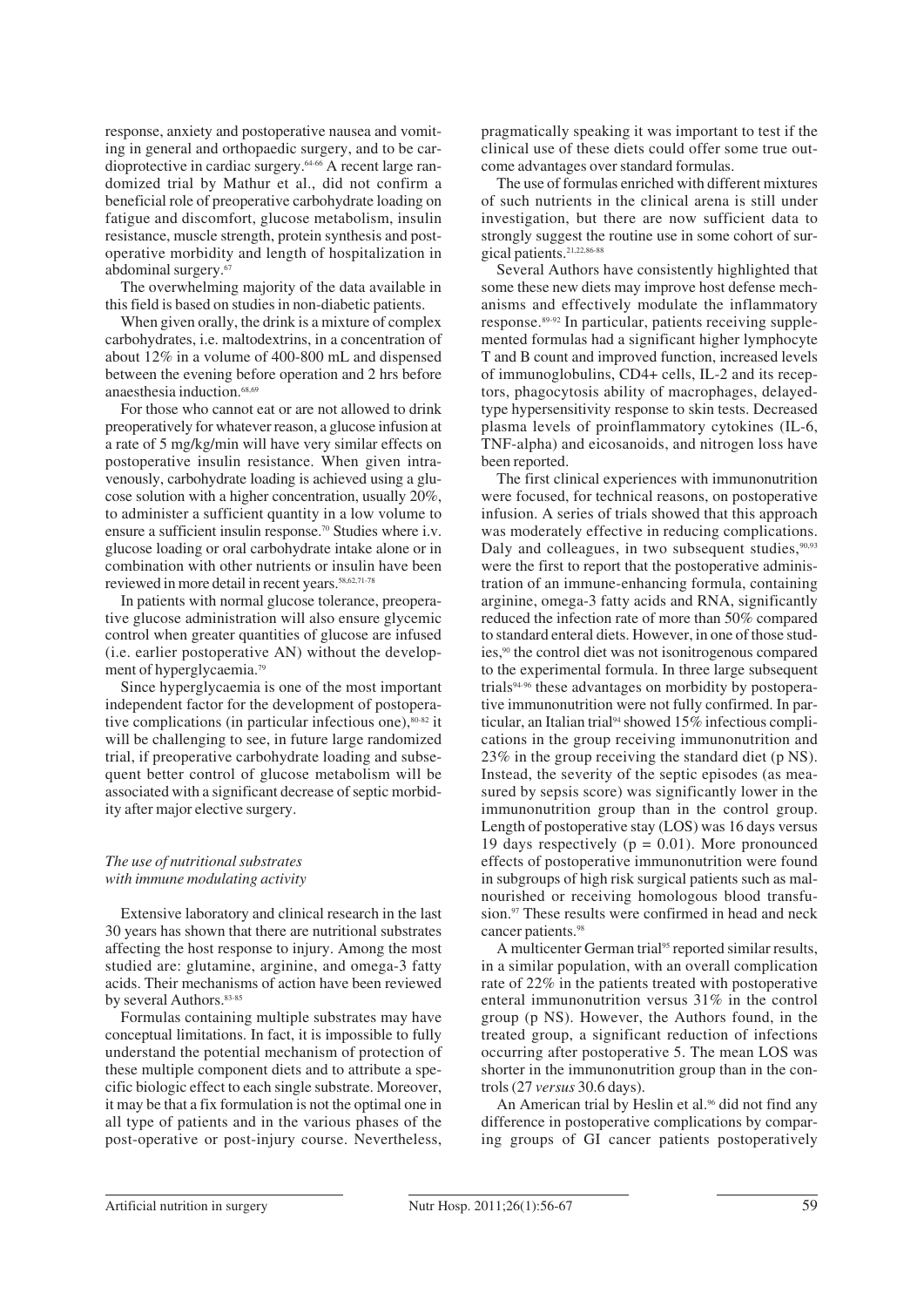treated with either immune-enhancing diet or simple crystalloid and fluid replacement. The treated patients had 44% complication rate *versus* 33% in the control group. Also the median LOS was similar in the two groups (11 *versus* 10 days respectively). It was noteworthy that in the treated group the average intake of immune-nutrients was very limited, approximately 30% of the nutritional goal.

More recent publications confirmed previous results showing that the benefits of postoperative administration of immune-enhancing diets compared to standard enteral feeds were sparse.99,100 Noteworthy, in a randomized study by Farreras et al.,101 patients with gastric cancer receiving postoperative enteral immunonutrition, exhibited an higher wound deposition of hydroxyproline (59.7 nmol *vs.* 28.0 nmol  $P = 0.0018$ ) and a significant lower rate of surgical wound healing complications ( $0\%$  *vs.*  $26.7\%$ ; P = 0.005) when compared to patients fed with the control formula. These findings might also account for the lower rate of anastomotic leak found in patients treated with immunonutrition.<sup>88</sup>

All the above trials underlined somehow the intrinsic limitation of the postoperative approach to the issue of enteral immunonutrition. If it is believed that these nutrients have pharmacological effects, it should be also clear that to obtain positive results, adequate plasma and tissue levels need to be accomplished at the time of operation and in the early postoperative course. Enteral nutrition requires a progressive increase of the infusion rate during the first 3-4 days after injury to be tolerated and reach the full strength. Thus, however enteral feeding is begun early postoperatively, the amount of immuneenhancing substrates given in the first days might be insufficient to elicit a prompt modulation of the host response. Yet, the first days after surgery represent the critical "window" for the development of infectious complications because during this period the injuryinduced immunosuppression is maximal.

Conceptually a more rational approach is to anticipate the administration of immuno-enhancing diets before an operation to obtain efficacious concentrations of immunonutrients both at the time of surgical injury and in the early postoperative phase. This approach was technically possible when oral formulation of these feeds became available on the market.

In phase II RCTs102-104 patients receiving immunonutrition before and after surgery (perioperative approach) exhibited a more controlled postoperative depression of both polymorphonuclear cells and lymphocyte function, an attenuation of the post-operative exuberant inflammatory response and an improved intraoperative gut microperfusion and intramucosal jejunal pH. In patients perioperatively fed with a supplemented or a standard diet, our group also evaluated the in vivo intestinal tissue oxygen pressure that was measured during the entire surgical procedure and afterward. The results showed that immunonutrition was capable of markedly improving the splanchnic oxygen supply during surgery and throughout the 7 post-operative days.

These findings were probably due to adequate plasma and tissue concentrations of the immunonutrients already being available at the time of surgical stress and thus stimulated further trials to evaluate the possible benefit of perioperative immunonutrition on outcome.

A study by McCarter et al.<sup>105</sup> evaluated the effect of a seven-day preoperative oral supplementation with diets enriched either in arginine, arginine plus omega-3 PUFAs or placebo in patients scheduled to undergo surgery for GI cancer. They did not find any difference for T cell function, eicosanoid production, proinflammatory cytokine levels and postoperative infection rate among groups. The Authors themselves suggested that the small sample size (approximately 12 patients per group), the lack of demonstrability of correct oral intake and absorption of substrates, did not allow any firm conclusion. Different results were obtained in two large randomized controlled double-blind phase 3 trials, carried out in patients with gastrointestinal malignancy. The first study<sup>106</sup> enrolled 206 patients who were randomized to drink 1 liter/day of either a control diets or the same formula enriched with arginine, omega-3 fatty acids and RNA for 7 days before operation. Jejunal infusion with the same diets was started 6 hours after surgery and continued until postoperative day 7. Intent-to-treat analysis showed a 14% infectious complication rate in the supplemented group versus 30% in the control group ( $p = 0.009$ ). LOS was 11 versus 13 days respectively. The second trial<sup>107</sup> was performed in 154 patients who were treated with a very similar perioperative nutritional protocol as above. Also in this study, significantly fewer infectious complications occurred in the immunonutrition group compared to the control group  $(14 \text{ versus } 27; p = 0.05)$ .

Some trials also addressed the cost-effectiveness analysis of immunonutrition because the high cost on these new enriched formulas represents a major concern and it may be considered a major drawback for their wide and routine use. In our study<sup>108</sup> the cost of perioperative immunonutrition was substantially higher than standard enteral diet (347 euros and 104 respectively). However, this additional cost of immuno-enhancing diet was largely overcompensated by the substantial reduction (about 2,400 euros per complication-free patient) of health care resources consumed to treat postoperative infections. Moreover, the total costs to manage postoperative complications represents a 7.5% consumption of the Disease-related-group reimbursement rate in the immunonutrition group versus 23.1% in the control group. These economic findings were consistent with the data reported in other studies.107,109 Yet none of the mentioned trials<sup>106,107</sup> was designed to randomize separately malnourished and well-nourished patients. Thus, we run a subsequent post-hoc analysis showing that immunonutrition was effective in reducing post-operative complications regardless the baseline nutritional status . Moreover, we observed in an additional post-hoc analysis that the patients receiving only pre-operative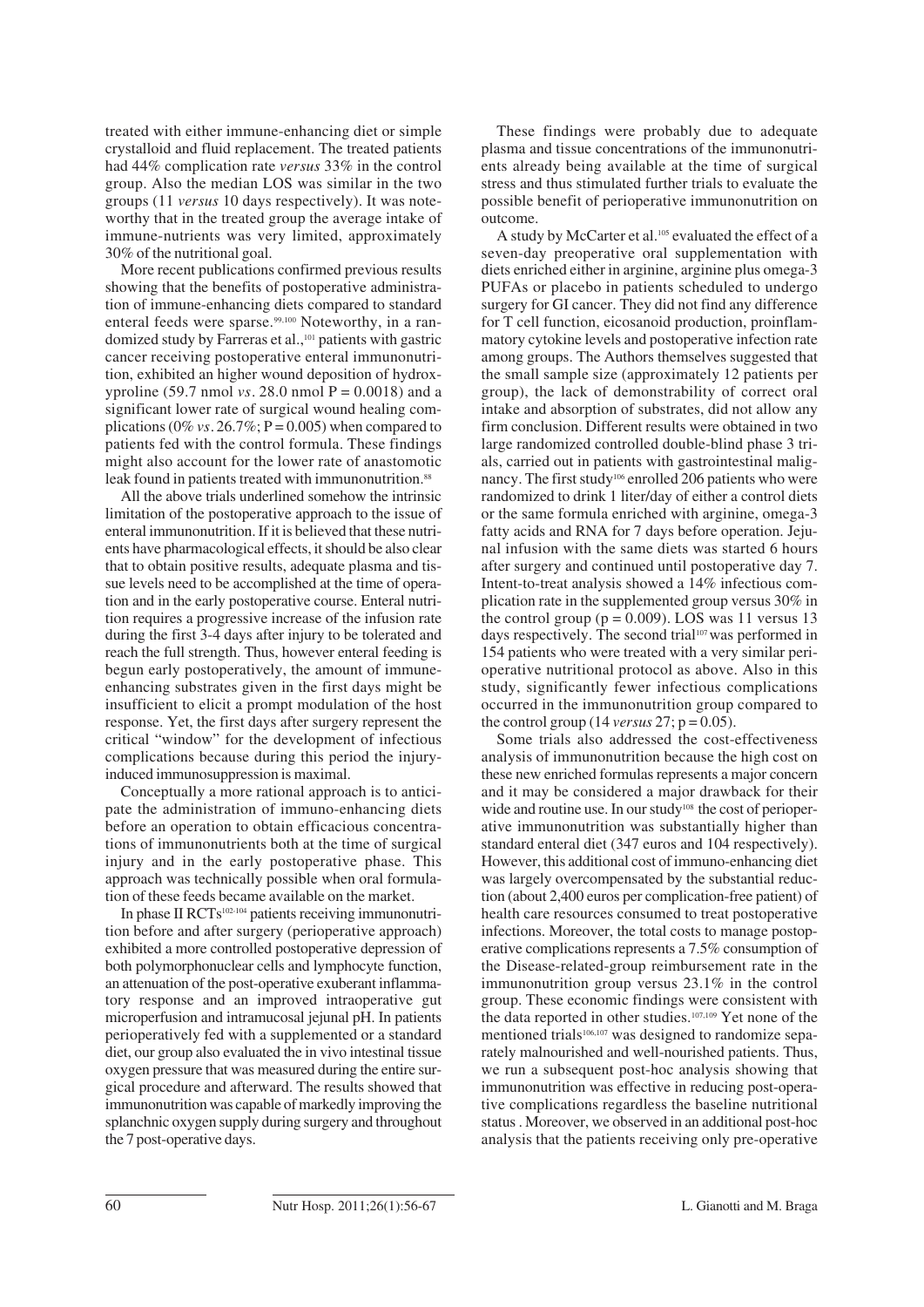immunonutrition, because non-compliant to post-operative enteral infusion had a significant reduction of morbidity, suggesting that the simple pre-operative approach might be sufficient to improve outcome when compared to standard diet. To better understand the impact of perioperative immunonutrition on outcome, in both malnourished patients (weight loss  $> 10\%$ ) and well-nourished (weight loss  $\langle 10\% \rangle$  patients, we designed two new prospective studies. In the first trial<sup>110</sup> well-nourished patients ( $n = 305$ ) were randomized to receive: no peri-operative nutritional support (group A), only pre-operative oral immunonutrition (group B), or peri-operative enteral immunonutrition (group C). The overall postoperative morbidity was 31% in group A, 14% in group B, and 16% in group C ( $p = 0.03$ ), and LOS was 14.0 days, 11.6, and 11.2 respectively ( $p =$ 0.01). The protective effect of preoperative immunonutrition was shown also in a subgroup of obese patients which should be considered at high surgical risk despite they do not experience weight loss. This is probably due to the ability of immunonutrients to control the metabolic syndrome and the hyperinflamatory state that characterize obese subjects.

In the second trial,<sup>111</sup> malnourished patients ( $n = 150$ ) were randomized to receive three different nutritional regimens: only post-operative standard enteral nutrition (group A), pre-operative oral immunonutrition plus post-operative standard enteral nutrition (group B), or peri-operative enteral immunonutrition (group C). The results showed that the rate of complication was 42% in group A, 28% in group B, and 18% in group C ( $p = 0.02$ ) and LOS was 15.3 days, 13.2, and 12.0 respectively ( $p = 0.01$ ). These data suggest that the simple preoperative oral supplementation with immunonutrition is the optimal approach in well-nourished patients, while the perioperative treatment should be preferred in malnourished subjects.

A further cost-effectiveness analysis confirmed that preoperative immunonutrition in well-nourished patients allowed a substantial and significant saving of health care resources when compared to standard treatment.<sup>112</sup>

In 2006 Waitzberg et al. performed a systematic review of published and unpublished clinical trials concerning the issue of immunonutrition.<sup>88</sup> The results are summarized in table I.

The advantages of pre- or perioperative immuneenhancing diets on surgical outcomes have been subsequently confirmed in several subsequent trials<sup>113-119</sup> but not in others.120

Also supernormal doses of glutamine, as a single key nutrient, has been studied extensively.

Exogenous glutamine supplementation might be important in critical, catabolic and stress conditions because there is a flux of endogenous glutamine from muscles to other tissues/organs with rapid cell turnover and metabolism, such as gut, bone marrow, brain, immune cells, and fibroblasts which use glutamine as their principal metabolic fuel.121 Patients receiving glutamine supplementation maintain glutamine tissue and plasma pool with improved immune response, increased protein synthesis, less negative nitrogen balance, preserved gut barrier structure and function, improved wound healing, reduced oxidative stress, and better glucose metabolism.121-125 Clinical benefits of intravenous glutamine supplementation have been reported in elective surgery, however this regimen has been tested in few underpowered trials. From these studies, Novak et al.,126 generated a meat-analysis with total of 220 elective surgical patients. They could demonstrated that the administration of glutamine dipeptide was associated with a significant reduction of complication rate (RR: 0.36, 95% CI: 0.14-0.92) and length of hospital stay (- 3.54 days). A more recent meta-analysis by Zheng et al.,127 included 5 trials with a total of 215 patients. The combined analysis indicated that the use of glutamine dipeptide significantly reduced postoperative infective events (OR: 0.24, 95% CI: 0.06-0.93,  $p = 0.04$ ) and duration of hospitalization (-3.55 days). A third meta-analy-

| <b>Table I</b>                                                                                      |
|-----------------------------------------------------------------------------------------------------|
| Cumulative analysis of 14 studies comparing enteral immuno-nutrition (IMPACT®) with standard feeds. |
| Modified from Waitzberg DL et al. <sup>88</sup>                                                     |

|                                     | Pre-op                    |                           | Peri-op                         |            | Post-op                      |            |
|-------------------------------------|---------------------------|---------------------------|---------------------------------|------------|------------------------------|------------|
|                                     | Relative risk<br>(95% CI) | $\boldsymbol{P}$<br>value | Relative risk<br>$(95\% \, CI)$ | P<br>value | Relative risk<br>$(95\% CI)$ | P<br>value |
| Abdominal abscess                   | $0.44(0.16-1.19)$         | 0.11                      | $0.43(0.21-0.91)$               | 0.03       | $0.48(0.24-0.89)$            | 0.04       |
| Wound infection                     | $0.56(0.29-1.07)$         | 0.08                      | $0.61(0.38-0.96)$               | 0.03       | $0.81(0.42-1.54)$            | 0.52       |
| Pneumonia                           | $0.38(0.18-0.83)$         | 0.01                      | $0.54(0.34-0.87)$               | 0.01       | $0.73(0.41-1.30)$            | 0.29       |
| UTI                                 | $0.64(0.28-1.47)$         | 0.29                      | $0.53(0.23-1.19)$               | 0.12       | $0.38(0.12-1.06)$            | 0.06       |
| Sepsis                              | $0.29(0.05-1.71)$         | 0.17                      | $0.53(0.22 - 1.27)$             | 0.15       | $0.73(0.27-1.94)$            | 0.52       |
| Overall infectious<br>complications | $0.42(0.30-0.59)$         | < 0.001                   | $0.49(0.39-0.62)$               | < 0.001    | $0.56(0.39-0.82)$            | 0.003      |
| Anastomotic dehiscence              | $0.51(0.24-1.05)$         | 0.07                      | $0.52(0.28-0.95)$               | 0.03       | $0.69(0.32-1.46)$            | 0.32       |
| Length of hospitalization           | $-3.4$ days $(-5.6/-1.2)$ | 0.001                     | $-2.4$ days $(-3.1/-1.7)$       | < 0.001    | $-3.5$ days $(-5.1/-1.9)$    | 0.006      |

UTI: urinary tract infection.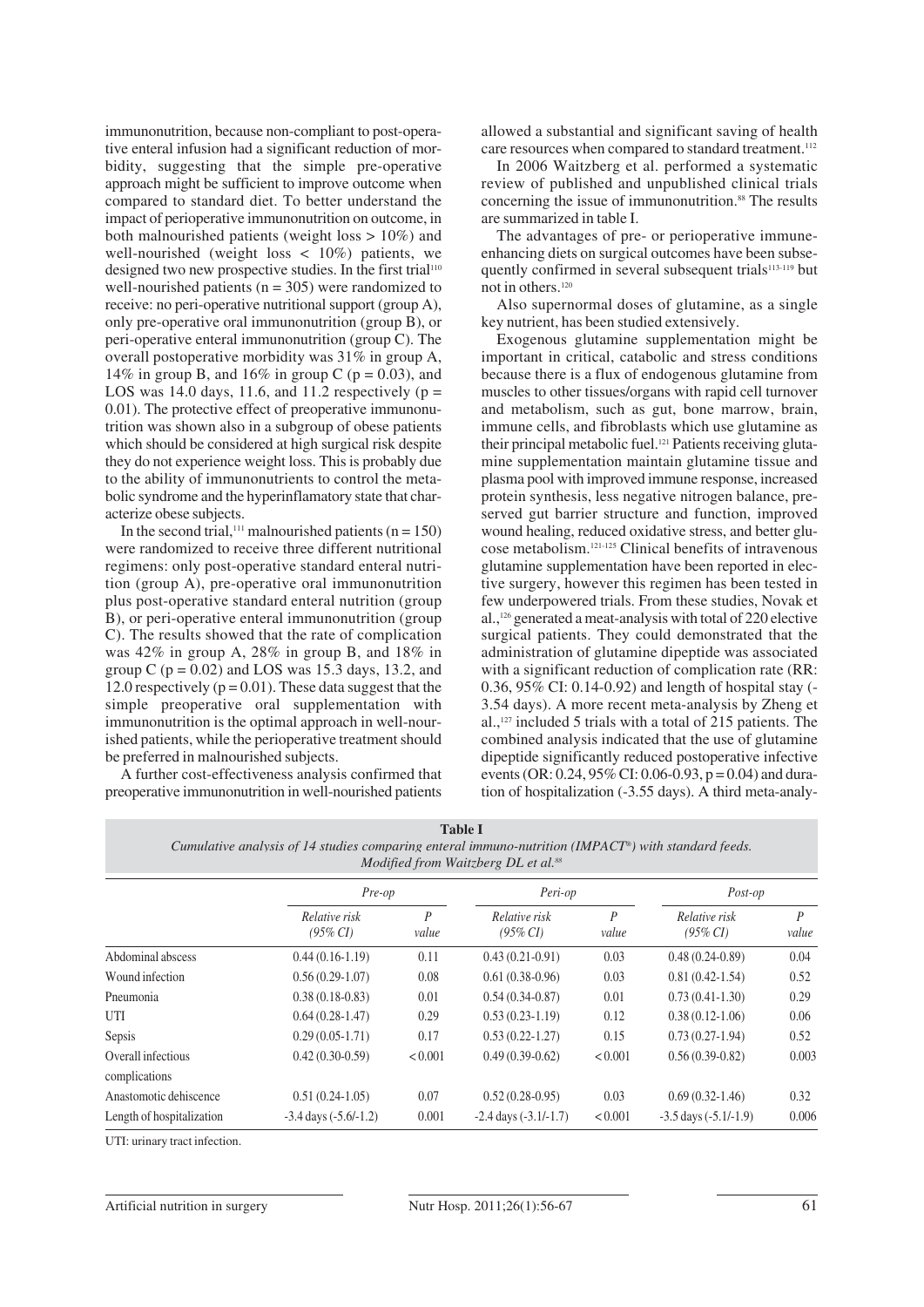sis<sup>128</sup> evaluating studies performed in Asia and Europe reached similar conclusions.

More recently, glutamine supplementation was tested by Jo et al.,<sup>129</sup> after pancreatoduodenectomy in 60 patients and showed no clinical advantages in terms of postoperative morbidity. All patients had cancer, the vast majority of them were well-nourished, and the dose of free glutamine was 0.20  $g/kg/day$ . Oguz and colleagues<sup>130</sup> used an association of high dose perioperative glutamine dipeptide (1g/kg/day) and enteral feeding in 109 patients undergoing elective colorectal surgery for cancer. Also in this report most of the patients had a normal nutritional status or mild malnutrition. They could show a significant reduction of wound infection and dehiscence and abdominal abscess formation with an associated reduction of hospitalization in the group receiving glutamine.

A large, Italian multicentre trial including 428 wellnourished patients candidate to elective major gastrointestinal surgery for cancer, did not confirm any clinical benefit of glutamine supplementation. Patients were randomized to receive either intravenous infusion of L-alanine-L-glutamine dipeptide (0.40 g/kg/day; equal to 0.25 g of free glutamine) (Ala-Glu group,  $n =$ 212), or no supplementation (control group,  $n = 216$ ). Glutamine infusion begun the day before operation and continued postoperatively for at least five days. Overall postoperative complication rate was 34.9% in Ala-Glu and  $32.9\%$  in control group ( $p = 0.65$ ). Infectious morbidity was 19.3% in Ala-Glu group and 17.1% in controls ( $p = 0.55$ ). The rate of major complications was 7.5% in treated patients and 7.9% (17/216) in controls ( $p = 0.90$ ). Mean length of hospital stay was 10.2 days *vs.* 9.9 days in treated and control subjects respectively  $(p = 0.90)$ .<sup>131</sup>

The indication to glutamine supplementation in patients with severe weight loss and high risk of surgical morbidity still remains an open issue. They might represent cohorts with more elevated glutamine demand, increased glutamine metabolism, and/or baseline deficits.132 This subgroups of surgical patients may be more similar to critically ill and trauma patients in whom glutamine supplementation has been proven to decrease morbidity and mortality.133-135

The use of lipids in AN, particularly long-chain triglycerides (LCT), is not without metabolic effects. In fact, LCT may affect the physiologic response of the arterial vascular bed. Moreover, the consequences of n-6 poly-unsaturated fatty acids (PUFAs) administration on immune and inflammatory response remain controversial. A recent meta-analysis<sup>136</sup> did not support an immunosuppressive effect of n-6 PUFAs while other systematic review showed that they have a pro-inflammatory effect and trials tend to show lower complication rates in patients receiving PN containing fewer of these fatty acids.<sup>137,138</sup>

In view of these considerations attempts have been made to reduce the long-chain PUFA content without a net loss of lipid calories. This has been obtained by replacing part of the lipid by medium-chain triglycerides (MCT), by administering synthetic lipids which consist of a glycerol backbone randomly esterified with MCT or LCT, or by a substantial replacement with n-9 LCT (olive oil). All such emulsions contain lower amounts of n-6 fatty acids and appear to have fewer immunological effects.138

Most of research has been focused on n-3 PUFAs which have a proven anti-inflammatory effect. In a blinded randomized trial by Kenler et al.<sup>139</sup> studied 50 patients who were jejunally fed either an enteral diet containing a fish oil/medium-chain triglyceride structured lipid or a isocaloric diet for 7 days postoperatively. A 50% decline in the total number of gastrointestinal complications and infections as well as an improved liver and renal function was observed in the treated group.

When associated with gamma linolenic acid and given enterally in ICU, n-3 PUFAs have been shown in prospective randomized trials to improve pulmonary inflammation, to shorten days on the ventilator and overall ICU stay.140-142 In open label cohort studies, increasing dosage of n-3 PUFAs has been associated with reduced ICU stay following major abdominal surgery, $143$  and in a randomised trial inclusion of n-3 PUFAs in PN was associated with reduced overall hospital stay.144

Thus, at present there is some evidence that increasing the percent of lipids in favour of n-3 fatty acids particularly during TPN may benefit organ function and reduce length of stay in patients undergoing major surgery or admitted to the surgical ICU.<sup>145</sup> However, these trends will need to be substantiated in adequately powered randomised trials.

#### *The use of prebiotics, probiotics and synbiotics*

Prebiotics, probiotics, and synbiotics may all be beneficial for the host by improving the characteristics of indigenous microflora. The composition and the equilibrium of microbiota are known to influence important host activities among them the local immune response and several intestinal metabolic traits.<sup>146-151</sup>

Despite, the effects of their administration has been intensively investigated *in vitro*, in animal models, in healthy volunteers, and in some human gastrointestinal diseases (i.e. inflammatory bowel diseases, alimentary allergy, infectious diarrhea, pouchitis, etc..)<sup>147-151</sup> little is known on the possible cross-interactions among treatment, changes of intestinal flora and local immune response in surgical patients. Prebiotics, probiotics and synbiotics enriched enteral formulas were used in patients candidate to gastrointestinal operations with the aim of affecting microbiota that contains bacteria responsible for postoperative infections. The results of randomized clinical trials are conflicting with significant reduction of infection rate in upper gastrointesti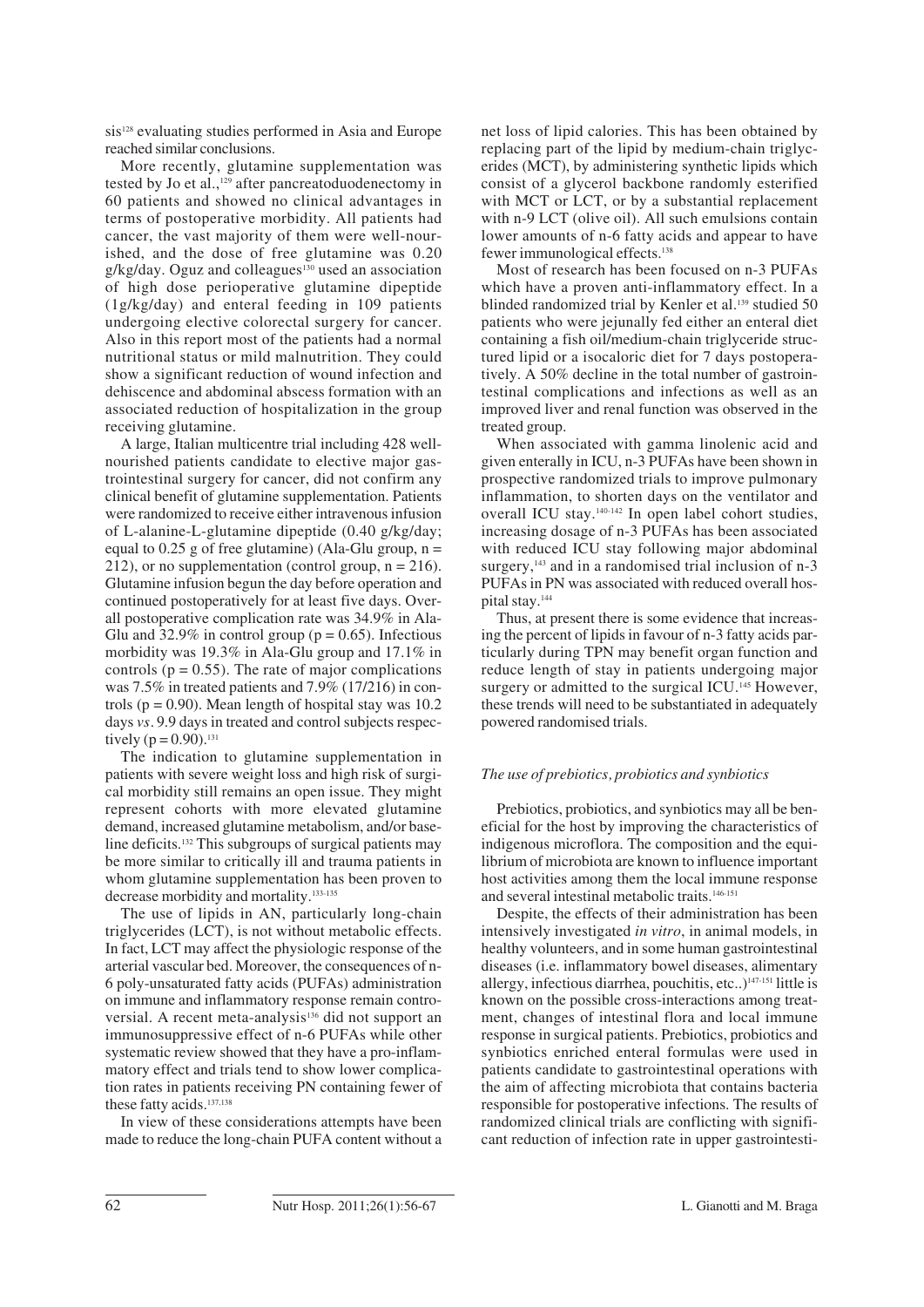nal surgery152-154 and lack of clinical benefits in other type of operations and clinical settings.155-157 One trial by Reddy et al.,<sup>158</sup> was selective for colorectal patients. They reported a synergistic positive effect of synbiotics, neomycin and bowel preparation on the prevalence of enterobacteriaceae colonization and bacterial translocation but these events were not associated with a significant reduction of septic morbidity. These studies have been reviewed by Van Santvoort and colleagues.159 Part of the inconsistency in surgical outcome may be the substantial difference in study design, dose and strain, duration, period and combination of treatments.

We recently evaluated whether probiotics given perioperatively in patients undergoing colorectal resection for cancer may adhere to the colonic mucosa, reduce concentration of pathogens in stools and modulate intestinal immunity.<sup>160</sup> Thirty-one subjects were randomly and blindly assigned to receive two doses/day either of placebo (group A;  $n = 10$ ), or a mixture of *Bifidobacterium longum* (BB536) and *Lactobacillus jonhsonii* (La1) (concentration 107 CFU/dose; group  $B$ ;  $n = 11$ ), or the same mixture at a concentration of  $10^9$  CFU/dose (group C, n = 10) for three days before and three days after operation. During operation colonic mucosa and stool samples were harvested to evaluate the presence of BB536 and La1 by random amplified polymorphism DNA method.

The results showed that BB536 was never found at any of time-point studied. At surgery, La1 was recovered in 6 of 10 patients in either stools or biopsy in group C, in 3 of 11 in group B, and none in group A ( $p = 0.02$  C *vs.* A). There was a linear correlation between dose given and number of adherent *La1* (*P* = 0.01). The rate of mucosal colonization by enterobacteriaceae was 30% in C,  $82\%$  in B and  $70\%$  in A group ( $p = 0.03$  C *vs.* B). Enterobacteriaceae count in stools was  $2.4 \pm 0.3$  (log<sub>10</sub>) scale) in C,  $4.2 \pm 0.4$  in B, and  $4.5 \pm 0.2$  in A. Same trend was observed for colonizing enterococchi. We observed greater expression of CD3, CD4, CD8, naive and memory lymphocyte subsets in group C than A with a dose response trend  $(C > B > A)$ . Treatment did not affect dendritic cell phenotype or activation, but after *ex vivo* stimulation with lpopolysaccharides, groups C and B had a lower proliferation rate compared to group A (*P* = 0.04). Moreover, dendritic phenotypes CD83-123, CD83-HLADR, and CD83-11c (markers of activation) were significantly less expressed in patients colonized with *LA1* ( $p = 0.03$  *vs.* not colonized).

At present there are stimulating but insufficient results to show consistent and reproducible benefits of prebiotics, probiotics and synbiotic administration in surgical patients. Further trials are warrant to understand if better results may be obtained by different single or mixture of probiotic strains, increased dose, prebiotics alone or synbiotic preparation, longer treatment period or different timing of administration. The future results should be taken in consideration before designing phase III trials.

#### **Summary**

Patients undergoing major abdominal operation may be safely and effectively managed with new protocols that avoid preoperative fasting and allow early return to oral feeding, enhance recovery and well-being, reduce hospitalization and improve outcome after surgery. These new strategies have substantially reduced the need of perioperative artificial nutritional support.

Evidences that nutritional formulas enriched with specific substrates may improve surgical outcome when compared to standard feeds, has profoundly changed the classic thought of simple perioperative energy and nitrogen support. The augmentation of the host immune response, the reduction of oxidative stress, the control of glucose metabolism, the protection of organ/tissue function, and the modulation of inflammatory response in the perioperative period should represent the new targets of nutritional therapy .

#### **References**

- 1. Khoo CK, Vickery CJ, Forsyth N, Vinall NS, Eyre-Brook IA. A prospective randomized controlled trial of multimodal perioperative management protocol in patients undergoing elective colorectal resection for cancer. *Ann Surg* 2007; 245: 867-872.
- 2. Ionescu D, Iancu C, Ion D, Al-Hajjar N, Margarit S, Mocan L, Mocan T, Deac D, Bodea R, Vasian H. Implementing fast-track protocol for colorectal surgery: a prospective randomized clinical trial. *World J Surg* 2009; 33: 2433-2438.
- 3. Muller S, Zalunardo MP, Hubner M, Clavien PA, Demartines N. A fast-track program reduces complications and length of hospital stay after open colonic surgery. *Gastroenterology* 2009; 136: 842-847.
- 4. Serclova Z, Dytrych P, Marvan J, Nova K, Hankeova Z, Ryska OJ, Slegrova Z, Buresova L, Travnıkova L, Antos F. Fast-track in open intestinal surgery: Prospective randomized study. *Clinical Nutrition* 2009; 28: 618-624.
- 5. Basse L, Jakobsen DH, Bardram L, Billesbølle P, Lund C, Mogensen T, Rosenberg J, Kehlet H. Functional recovery after open versus laparoscopic colonic resection. A randomized, blinded study. *Ann Surg* 2005; 241: 416-423.
- 6. Wind J, Polle SW, Fung Kon Jin PHP, Dejong CHC, Von Meyenfeldt MF, Ubbink1 DT, Gouma DJ, Bemelman WA. Systematic review of enhanced recovery programmes in colonic surgery. *British Journal of Surgery* 2006; 93: 800-809.
- 7. Kehlet H. Multimodal approach to control postoperative pathophysiology and rehabilitation. *Br J Anaesth* 1997; 78 (5): 606- 17.
- 8. Kehlet H. Fast-track colorectal surgery. *Lancet* 2008; 371: 791- 793.
- 9. Kehlet H, Wilmore DW. Evidence-based surgical care and the evolution of fast-track surgery. *Ann Surg* 2008; 248: 189-198.
- 10. Bisgaard T, Kehlet H. Early oral feeding after elective abdominal surgery—what are the issues? *Nutrition* 2002; 18: 944-948.
- 11. Andersen HK, Lewis SJ, Thomas S. Early enteral nutrition within 24h of colorectal surgery *versus* later commencement of feeding for postoperative complications. Cochrane Database of Systematic Reviews 2006, Issue 4. Art. No.: CD004080.
- 12. Balzano G, Zerbi A, Braga M, Rocchetti S, Beneduce A, Di Carlo V. Fast-track recovery programme after pancreaticoduodenectomy reduces delayed gastric emptying. *Br J Surg* 2008; 95 (11): 1387-93.
- 13. Lassen K, Kjaeve J, Fetveit T, Tranø G, Sigurdsson HK, Horn A, Revhaug A Allowing normal food at will after major upper gastrointestinal surgery does not increase morbidity: a randomized multicenter trial. *Ann Surg* 2008; 247 (5): 721-9.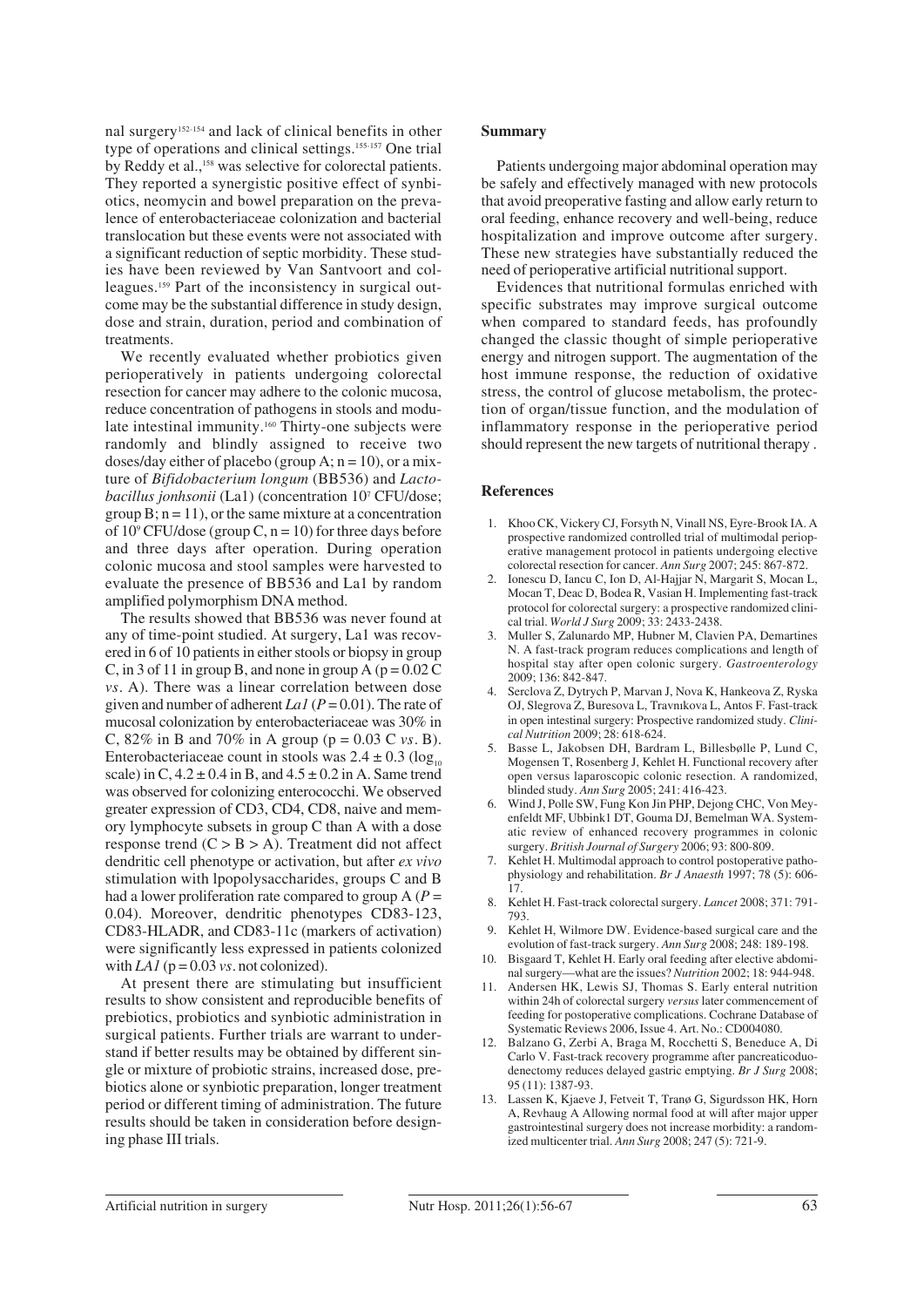- 14. Seven H, Calis AB, Turgut S. A randomized controlled trial of early oral feeding in laryngectomized patients. *Laryngoscope*  $2003:113(6):1076-9$ .
- 15. Velanovich V. The value of routine preoperative laboratory testing in predicting postoperative complications: a multivariate analysis. *Surgery* 1991; 109: 236-43.
- 16. Jagoe RT, Goodship TH, Gibson GJ. The influence of nutritional status on complications after operations for lung cancer. *Ann Thorac Surg* 2001; 71: 936-43.
- 17. Van Bokhorst-De van der Schuer, Van Leeuwen PA, Kuik DJ, Klop WM, Sauerwein HP, Snow GB, et al. The impact of nutritional status on the prognoses of patients with advanced head and neck cancer. *Cancer* 1999; 86: 519-27.
- 18. Rey-Ferro M, Castano R, Orozco O, Serna A, Moreno A. Nutritional and immunologic evaluation of patients with gastric cancer before and after surgery. *Nutrition* 1997; 13: 878-81.
- 19. Mohler JL, Flanigan RC. The effect of nutritional status and support on morbidity and mortality of bladder cancer patients treated by radical cystectomy. *J Urol* 1987; 137: 404-7.
- 20. Bozzetti F, Gianotti L, Braga M, Di Carlo V, Mariani L. Postoperative complications in gastrointestinal cancer patients: the joint role of the nutritional status and the nutritional support. *Clin Nutr* 2007; 26: 698-709.
- 21. Braga M, Ljungqvist O, Soeters P, Fearon K, Weimann A, Bozzetti F. ESPEN guidelines on parenteral nutrition: Surgery. *Clinical Nutrition* 2009; 28: 378-386.
- 22. Weimann A, Braga M, Harsanyi L, Laviano A, Ljungqvist O, Soeters P. ESPEN guidelines on enteral nutrition: Surgery including organ transplantation. *Clinical Nutrition* 2006; 25: 224-244.
- 23. Guidelines for the use of parenteral and enteral nutrition in adult and pediatric patients. *J Parenter Enteral Nutr* 2002; 26 (1 Suppl.): 1SA-138SA.
- 24. Detsky AS, McLaughlin JR, Baker JP, Johnston N, Whittaker S, Mendelson RA, Jeejeebhoy KN. What is subjective global assessment of nutritional status? *JPEN* 1987; 11 (1): 8-13.
- 25. Sandstrom R, Drott C, Hyltander A, Arfvidsson B, Schersten T, Wickstrom I. The effect of postoperative intravenous feeding (TPN) on outcome following major surgery evaluated in a randomized study. *Ann Surg* 1993; 217: 185-95.
- 26. Lewis SJ, Egger M, Sylvester PA, Thomas S. Early enteral feeding versus ''nil by mouth'' after gastrointestinal surgery: systematic review and meta-analysis of controlled trials. *BMJ* 2001; 323 (7316): 773-6.
- 27. Jeffery KM, Harkins B, Cresci GA, Martindale RG. The clear liquid diet is no longer a necessity in the routine postoperative management of surgical patients. *Am Surg* 1996; 62 (3): 167-70.
- Reissman P, Teoh TA, Cohen SM, Weiss EG, Nogueras JJ, Wexner SD. Is early oral feeding safe after elective colorectal surgery? A prospective randomized trial. *Ann Surg* 1995; 222  $(1)$ : 73-7.
- 29. Choi J, O'Connell TX. Safe and effective early postoperative feeding and hospital discharge after open colon resection. *Am Surg* 1996; 62 (10): 853-6.
- 30. Detry R, Ciccarelli O, Komlan A, Claeys N. Early feeding after colorectal surgery. Preliminary results. *Acta Chir Belg* 1999; 99  $(6)$ : 292-4.
- 31. Bronnimann S, Studer M, Wagner HE. Early postoperative nutrition after elective colonic surgery. *Langenbecks Arch Chir* 1998; 115: 1094-5.
- 32. Doig GS, Heighes PT, Simpson F, Sweetman EA, Davies AR Early enteral nutrition, provided within 24 h of injury or intensive care unit admission, significantly reduces mortality in critically ill patients: a meta-analysis of randomised controlled trials. *Intensive Care Med* 2009; 35 (12): 2018-27.
- 33. Kudsk KA, Croce MA, Fabian TC et al. Enteral versus parenteral feeding. Effects on septic morbidity after blunt and penetrating abdominal trauma. *Ann Surg* 1992; 215 (5): 503-11.
- 34. Meyenfeldt von M, Meijerink W, Roufflart M, Builmaassen M, Soeters P. Perioperative nutritional support: a randomized clinical trial. *Clin Nutr* 1992; 11: 180-6.
- 35. Beier-Holgersen R, Boesby S. Influence of postoperative enteral nutrition on postsurgical infections. *Gut* 1996; 39 (96): 833-5.
- 36. Braga M, Gianotti L, Gentilini O, Parisi V, Salis C, Di Carlo V. Early postoperative enteral nutrition improves gut oxygenation and reduces costs compared with total parenteral nutrition. *Crit Care Med* 2001; 29 (2): 242-8.
- 37. Mack LA, Kaklamanos IG, Livingstone AS, et al. Gastric decompression and enteral feeding through a double-lumen gastrojejunostomy tube improves outcomes after pancreaticoduodenectomy. *Ann Surg* 2004; 240 (5): 845-51.
- 38. Bozzetti F, Braga M, Gianotti L, Gavazzi C, Mariani L. Postoperative enteral versus parenteral nutrition in malnourished patients with gastrointestinal cancer: a randomised multicentre trial. *Lancet* 2001; 358 (9292): 1487-92.
- 39. Chiolero R, Revelly JP, Tappy L. Energy metabolism in sepsis and injury. *Nutrition* 1997; 13 (Suppl. 9): 45S-51S.
- Reid CL. Nutritional requirements of surgical and critically-ill patients: do we really know what they need? *Proc Nutr Soc*  $2004.63.467.72$
- 41. Zauner A, Schneeweiss B, Kneidinger N, Lindner G, Zauner C. Weight-adjusted resting energy expenditure is not constant in critically ill patients. *Intensive Care Med* 2006; 32: 428-34.
- 42. Kan MN, Chang HH, Sheu WF, Cheng CH, Lee BJ, Huang YC. Estimation of energy requirements for mechanically ventilated, critically ill patients using nutritional status. *Crit Care* 2003; 7: R108-15.
- 43. Berger MM, Binnert C, Chiolero R, Reeves C, Revelly JP, Cayeux MC et al. Trace element supplementation after major burns modulates antioxidant status and clinical course by way of increased tissue trace element concentrations. *Am J Clin Nutr* 2007; 85: 1293-300.
- 44. Chiolero R, Schutz Y, Lemarchand T, Felber JP, de Tribolet N, Freeman J. Hormonal and metabolic changes following severe head injury or noncranial injury. *J Parenter Enteral Nutr* 1989; 13: 5-12.
- 45. Chiolero RL, Breitenstein E, Thorin D, Christin L, De Tribolet N, Freeman J, et al. Effects of propranolol on resting metabolic rate after severe head injury. *Crit Care Med* 1989; 17: 328-34.
- 46. Alexander JW, Gonce SJ, Miskell PW, Peck MD, Sax H. A new model for studying nutrition in peritonitis. The adverse effect of overfeeding. *Ann Surg* 1989; 209: 334-40.
- 47. McClave SA, Lowen CC, Kleber MJ, Nicholson JF, Jimmerson SC, McConnell JW, Jung LY et al. Are patients fed appropriately according to their caloric requirements? *J Parenter Enteral Nutr* 1998; 22: 375-81.
- 48. Muller TF, Muller A, Bachem MG, Lange H. Immediate metabolic effects of different nutritional regimens in critically ill medical patients. *Intensive Care Med* 1995; 21: 561-6.
- 49. Liposky JM, Nelson LD. Ventilatory response to high caloric loads in critically ill patients. *Crit Care Med* 1994; 22: 796-802.
- 50. Pimiento SK, Vergara A, Savino P, Rodríguez M, Escallon J. Hypocaloric support in the critically ill. *World J Surg* 1999; 23: 553-9.
- 51. Ishibashi N, Plank LD, Sando K, Hill GL. Optimal protein requirements during the first 2 weeks after the onset of critical illness. *Crit Care Med* 1998; 26: 1529-35.
- 52. Scheinkestel CD, Kar L, Marshall K, Bailey M, Davies A, Nyulasi I et al. Prospective randomized trial to assess caloric and protein needs of critically ill, anuric, ventilated patients requiring continuous renal replacement therapy. *Nutrition* 2003; 19: 909-16.
- 53. Wolfe R, Goodenough RD, Burke JF, Wolfe MH. Response of protein and urea kinetics in burn patients to different levels of protein intake. *Ann Surg* 1983; 197: 163-71.
- 54. Hart DW, Wolf SE, Chinkes DL, Ramzy PI, Obeng MK, Ferrando AA, Wolfe RR. Persistence of muscle catabolism after severe burn. *Surgery* 2000; 128: 312-9.
- 55. Maltby JRYP. Fasting from midnight the history behind the dogma. *Best Pract Res Clin Anaesthesiol* 2006; 20: 363-78.
- 56. Brady M, Kinn S, Stuart P. Preoperative fasting for adults to prevent perioperative complications. *Cochrane Database Syst Rev* 2003; 4: CD004423.
- 57. Ljungqvist O, Soreide E. Preoperative fasting. *Br J Surg* 2003;  $90:400-6.$
- 58. Ljungqvist O, Nygren J, Thorell A. Modulation of post-operative insulin resistance by pre-operative carbohydrate loading. *Proc Nutr Soc* 2002; 61: 329-36.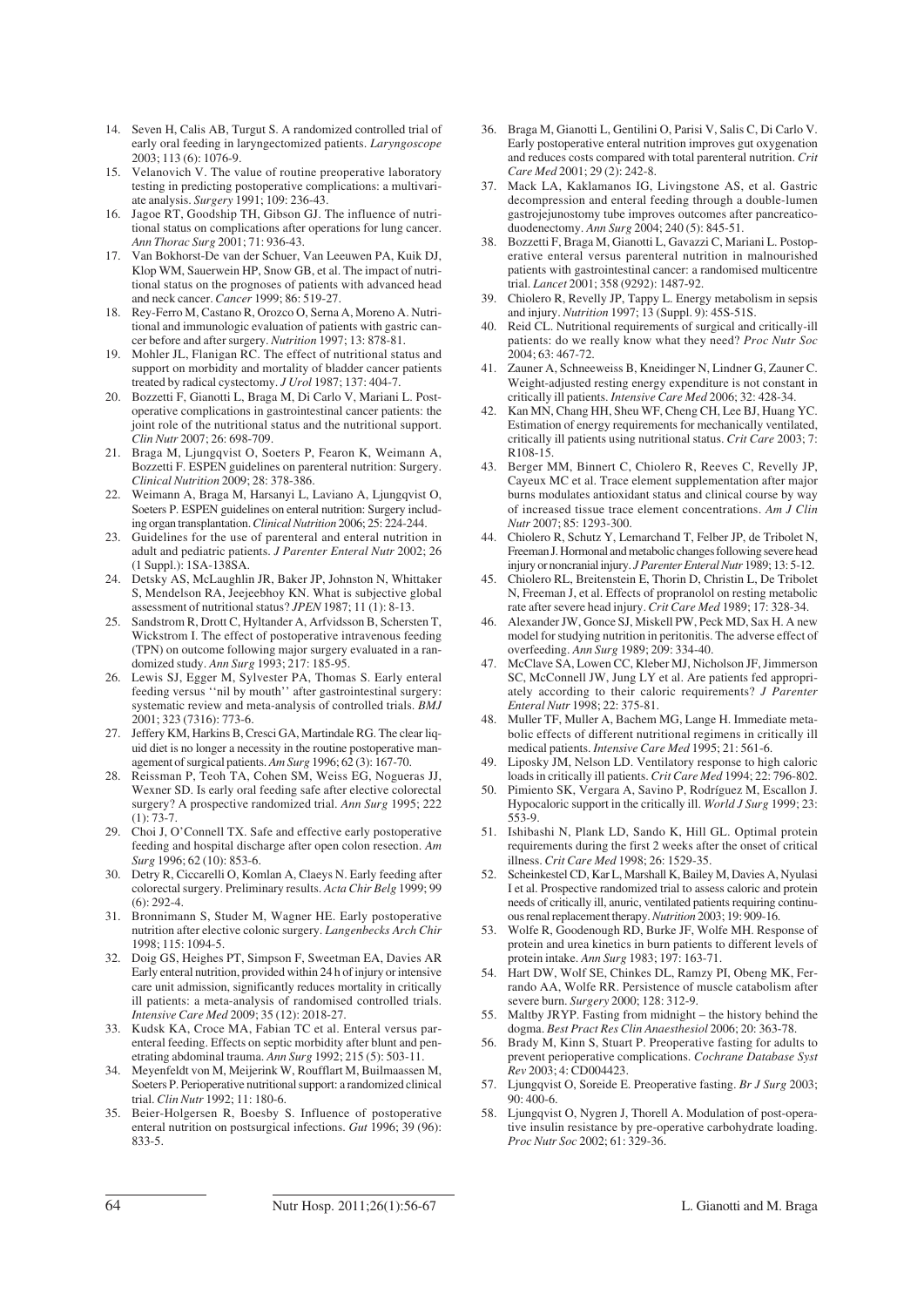- 59. Crowe PJ, Dennison A, Royle GT. The effect of pre-operative glucose loading on postoperative nitrogen metabolism. *Br J Surg* 1984; 71: 635-7.
- 60. Yuill KA, Richardson RA, Davidson HI. The administration of an oral carbohydrate- containing fluid prior to major elective uppergastrointestinal surgery preserves skeletal muscle mass postoperatively – a randomised clinical trial. *Clin Nutr* 2005; 24: 32-7.
- 61. Henriksen MG, Hessov I, Dela F, Hansen HV, Haraldsted V, Rodt SA. Effects of preoperative oral carbohydrates and peptides on postoperative endocrine response, mobilization, nutrition and muscle function in abdominal surgery. *Acta Anaesthesiol Scand* 2003; 47: 191-9.
- 62. Ljungqvist O. Preoperative nutrition elective surgery in the fed or the overnight fasted state. *Clin Nutr* 2001; 20 (Suppl. 1): 167-71.
- 63. Noblett SE, Watson DS, Huong H, Davison B, Hainsworth PJ, Horgan AF. Preoperative oral carbohydrate loading in colorectal surgery: a randomized controlled trial. *Colorectal Dis* 2006; 8: 563-9.
- 64. Breuer JP, von Dossow V, Von Heymann C, Griesbach M, Von Schickfus M, Mackh E et al. Preoperative oral carbohydrate administration to ASA III-IV patients undergoing elective cardiac surgery. *Anesth Analg* 2006; 103: 1099-108.
- 65. Lazar H, Phillippides G, Fitzgerald C, Lancaster D, Shemin RJ, Apstein C et al. Glucose–insulin–potassium solutions enhance recovery after urgent coronary artery bypass grafting. *J Thorac Cardiovasc Surg* 1997; 113: 354-60.
- 66. Oldfield GS, Commerford PJ, Opie LH. Effects of preoperative glucose–insulin– potassium on myocardial glycogen levels and on complications of mitral valve replacement. *J Thorac Cardiovasc Surg* 1986; 91: 874-8.
- 67. Mathur S, Plank LD, McCall JL, Shapkov P, McIlroy K, Gillanders LK, Merrie AEH, Torrie JJ, Pugh F, Koea JB, Bissett IP, Parry BR. Randomized controlled trial of preoperative oral carbohydrate treatment in major abdominal surgery. *Br J Surg* 2010; 97: 485-494.
- 68. Nygren J, Thorell A, Jacobsson H, Larsson S, Schnell PO, Hylen L et al. Preoperative gastric emptying. Effects of anxiety and oral carbohydrate administration. *Ann Surg* 1995; 222: 728-34.
- 69. Wang ZG, Wang Q, Wang WJ, Qin HL. Randomized clinical trial to compare the effects of preoperative oral carbohydrate versus placebo on insulin resistance after colorectal surgery. *Br J Surg* 2010; 97: 317-327.
- 70. Wolfe RR, Allsop JR, Burke JF. Glucose metabolism in man: responses to intravenous glucose infusion. *Metabolism* 1979; 28: 210-20.
- 71. Ljungqvist O et al. Perioperative nutrition therapy novel developments. *Scand J Nutr* 2000; 44: 3-7.
- 72. Ljungqvist O, Nygren J, Thorell A. Insulin resistance and elective surgery. *Surgery* 2000; 128: 757-60.
- 73. Ljungqvist O. To fast or not to fast? Metabolic preparation for elective surgery. *Scand J Nutr* 2004; 48: 77-82.
- 74. Ljungqvist O, Nygren J, Soop M, Thorell A. Metabolic perioperative management: novel concepts. *Curr Opin Crit Care* 2005; 11: 295-9.
- 75. Ljungqvist O. To fast or not to fast before surgical stress. *Nutrition* 2005; 21: 885-6.
- 76. Nygren J, Thorell A, Ljungqvist O. Preoperative oral carbohydrate nutrition: an update. *Curr Opin Clin Nutr Metab Care* 2001; 4: 255-9.
- 77. Nygren J, Thorell A, Ljungqvist O. New developments facilitating nutritional intake after gastrointestinal surgery. *Curr Opin Clin Nutr Metab Care* 2003; 6: 593-7.
- 78. Soop M, Nygren J, Ljungqvist O. Optimizing perioperative management of patients undergoing colorectal surgery: what is new? *Curr Opin Crit Care* 2006; 12 (2): 166-70.
- 79. Soop M, Carlson GL, Hopkinson J, Clarke S, Thorell A, Nygren J et al. Randomized clinical trial of the effects of immediate enteral nutrition on metabolic responses to major colorectal surgery in an enhanced recovery protocol. *Br J Surg* 2004; 91: 1138-45.
- 80. Ramos M, Khalpey Z, Lipsitz S, Steinberg J, Panizales MT, Zinner M, Rogers SO. Relationship of perioperative hyperglycemia and postoperative infections in patients who undergo general and vascular surgery. *Ann Surg* 2008; 248: 585-591.
- 81. Gustafsson UO, Thorell A, Soop M, Ljungqvist O, Nygren J. Haemoglobin A1c as a predictor of postoperative hyperglycaemia and complications after major colorectal surgery. *Br J Surg* 2009; 96: 1358-1364.
- 82. Turina M, Miller FN, Tucker CF, Polk HC. Short-term hyperglycemia in surgical patients and a study of related cellular mechanisms. *Ann Surg* 2006; 243: 845-853.
- 83. Roth E. Immune and cell modulation by amino acids. *Clin Nutr* 2007; 26 (5): 535-44.
- Coster J, McCauley R, Hall J. Glutamine: metabolism and application in nutrition support. *Asia Pac J Clin Nutr* 2004; 13:  $25-31$
- 85. Galli C, Calder PC. Effects of fat and fatty acid intake on inflammatory and immune responses: a critical review. *Ann Nutr Metab* 2009; 55 (1-3): 123-39.
- 86. Strickland A, Brogan A, Krauss J, Martindale R, Cresci G. Is the use of specialized nutritional formulations a cost-effective strategy? A national database evaluation. *J Parenter Enteral Nutr* 2005; 29 (1 Suppl.): S81-91.
- 87. Consensus recommendations from the US summit on immune-enhancing enteral therapy. *J Parenter Enteral Nutr* 2001; 25 (2 Suppl.): S61-3.
- 88. Waitzberg DL, Saito H, Plank LD, Jamieson GG, Jagannath P, Hwang TL, Mijares JM, Bihari D. Postsurgical infections are reduced with specialized nutrition support. *World J Surg* 2006; 30: 1592-1604.
- 89. Braga M, Vignali A, Gianotti L, et al. Immune and nutritional effects of early enteral nutrition after major abdominal operations. *Eur J Surg* 1996; 162: 105-112.
- Daly JM, Lieberman MD, Goldfine J et al. Enteral nutrition with supplemental arginine, RNA, and omega 3 fatty acids in patients after operation. Immunologic metabolic and clinical outcome. *Surgery* 1992; 112: 56-67.
- 91. Kemen M, Senkal M, Homann HH et al. Early postoperative enteral nutrition with arginine, omega-3 fatty acids and ribonucleic acidsupplemented diet versus placebo in cancer patients: an immunologic evaluation of Impact®. *Crit Care Med*1995; 23: 652-659.
- 92. Senkal M, Kemen M, Homann HH et al. Modulation of postoperative immune response by enteral nutrition with a diet enriched with arginine, RNA, and omega-3 fatty acids in patients with upper gastrointestinal cancer. *Eur J Surg* 1995; 161: 115-122.
- 93. Daly JM, Weintraub FN, Shou J et al. Enteral nutrition during multimodality therapy in upper gastrointestinal cancer patients. *Ann Surg* 1995; 221: 327-338.
- 94. Gianotti L, Braga M, Vignali A et al. Effect of route of delivery and formulation of postoperative nutritional support in patients undergoing major operations for malignancy. *Arch Surg* 1997; 132: 1222-1230.
- 95. Senkal M, Mumme A, Eickhoff U et al. Early postoperative enteral nutrition: clinical outcome and cost-comparison analysis in surgical patients. *Crit Care Med* 1997; 25: 1489-1496.
- 96. Heslin MJ, Latkany L, Lennig D et al. A prospective randomized trial of early enteral feeding after resection of upper gastrointestinal malignancy. *Ann Surg* 1997; 226: 567-577.
- 97. Braga M, Gianotti L, Vignali A et al. Artificial nutrition after abdominal surgery: Impact of route of administration and composition of the diet. *Crit Care Med* 1998; 26: 24-30.
- 98. Riso S, Aluffi P, Brugnani M et al. Postoperative enteral immunonutrition in head and neck cancer patients. *Clin Nutr*  $2000:19:407-412$ .
- 99. Gianotti L, Braga M, Gentilini O, Balzano G, Zerbi A, Di Carlo V. Artificial nutrition after pancreaticoduodenectomy. *Pancreas* 2000; 21(4): 344-51.
- 100. Klek S, Kulig J, Sierzega M, Szybinski P, Szczepanek K, Kubisz A, Kowalczyk T, Gach T, Pach R, Szczepanik AM The impact of immunostimulating nutrition on infectious complications after upper gastrointestinal surgery: a prospective, randomized, clinical trial. *Ann Surg* 2008; 248 (2): 212-20.
- 101. Farreras N, Artigas V, Cardona D, Rius X, Trias M, González JA. Effect of early postoperative enteral immunonutrition on wound healing in patients undergoing surgery for gastric cancer. *Clin Nutr* 2005; 24 (1): 55-65.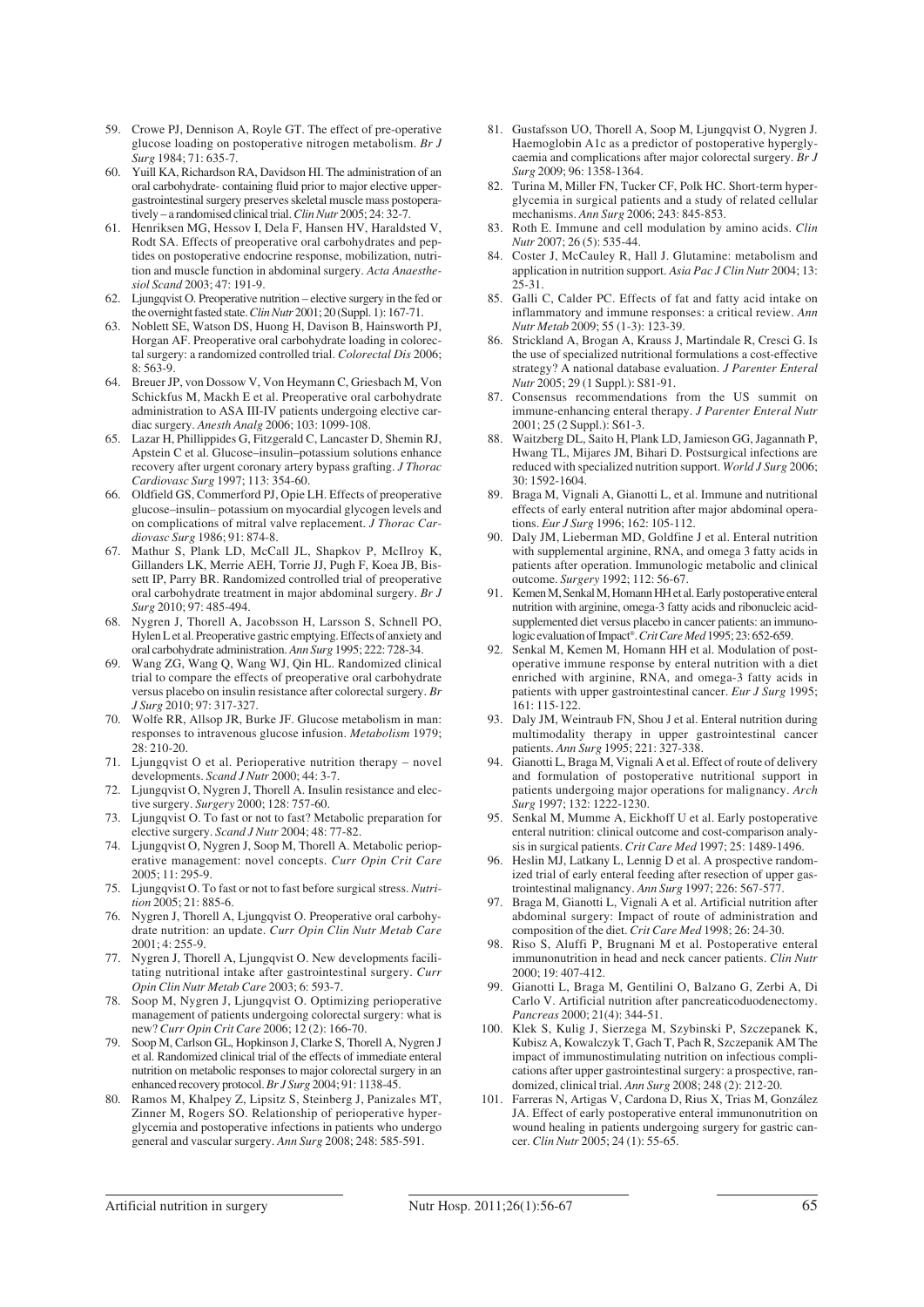- 102. Braga M, Gianotti L, Cestari A et al. Gut function, immune and inflammatory responses in patients perioperatively fed with supplemented formulas. *Arch Surg* 1996; 131: 1257-1265.
- 103. Gianotti L, Braga M, Fortis C et al. A prospective randomized clinical trial on perioperative feeding with arginine, omega-3 fatty acids, and RNA-enriched enteral diet: effect on host response and nutritional status. *JPEN* 1999; 23: 314-320.
- 104. Braga M, Gianotti L, Vignali A, Di Carlo V. Immunonutrition in gastric cancer surgical patients. *Nutrition* 1998; 14: 831- 835.
- 105. McCarter MD, Gentilini OD, Gomez ME et al. Preoperative oral supplementation with immunonutrients in cancer patients. *JPEN* 1998; 22: 206-211.
- 106. Braga M, Gianotti L, Radaelli G et al. Perioperative immunonutrition in patients undergoing cancer surgery. Results of a randomized double-blind phase 3 trial. *Arch Surg* 1999; 134: 428-433.
- 107. Senkal M, Zuntobel V, Bauer KH et al. Outcome and costeffectiveness of perioperative enteral immunonutrition in patients undergoing elective upper gastrointestinal tract surgery: a prospective randomized study. *Arch Surg* 1999; 134: 1309-1316.
- 108. Gianotti L, Braga M, Frei A et al. Health care resources consumed to treat postoperative infections: cost saving by perioperative immunonutrition. *Shock* 2000; 14: 325-330.
- 109. Snyderman CH, Kachman K, Molseed L et al. Reduced postoperative infections with an immune-enhancing nutritional support. *Laryngoscope* 1999; 109: 915-921.
- 110. Gianotti L, Braga M, Nespoli L, Radaelli G, Beneduce A, Di Carlo V. A randomized controlled trial of preoperative oral supplementation with a specialized diet in patients with gastrointestinal cancer. *Gastroenterology* 2002; 122: 1763-70.
- 111. Braga M, Gianotti L, Nespoli L, Radaelli G, Di Carlo V. Nutritional approach in malnourished surgical patients: a prospective randomized study. *Arch Surg* 2002; 137: 174-80.
- 112. Braga M, Gianotti L, Vignali A, Schmid A, Nespoli L, Di Carlo V. Hospital resources consumed for surgical morbidity: effects of preoperative arginine and omega-3 fatty acid supplementation on costs. *Nutrition* 2005; 21 (11-12): 1078-86.
- 113. Braga M, Gianotti L, Vignali A, Di Carlo V. Preoperative oral arginine and n-3 fatty acid supplementation improves the immunometabolic host response and outcome after colorectal resection for cancer. *Surgery* 2002; 132: 805-14.
- 114. Xu J, Zhong Y, Jing D, Wu Z. Preoperative enteral immunonutrition improves postoperative outcome in patients with gastrointestinal cancer. *World J Surg* 2006; 30 (7): 1284-9.
- 115. Okamoto Y, Okano K, Izuishi K, Usuki H, Wakabayashi H, Suzuki Y. Attenuation of the systemic inflammatory response and infectious complications after gastrectomy with preoperative oral arginine and omega-3 fatty acids supplemented immunonutrition. *World J Surg* 2009; 33 (9): 1815-21.
- 116. Giger U, Büchler M, Farhadi J, Berger D, Hüsler J, Schneider H, Krähenbühl S, Krähenbühl L. Preoperative immunonutrition suppresses perioperative inflammatory response in patients with major abdominal surgery-a randomized controlled pilot study. *Ann Surg Oncol* 2007; 14 (10): 2798- 806.
- 117. Gunerhan Y, Koksal N, Sahin UY, Uzun MA, Ek ioglu-Demiralp E. Effect of preoperative immunonutrition and other nutrition models on cellular immune parameters. *World J Gastroenterol* 2009; 15 (4): 467-72.
- 118. Finco C, Magnanini P, Sarzo G, Vecchiato M, Luongo B, Savastano S, Bortoliero M, Barison P, Merigliano S. Prospective randomized study on perioperative enteral immunonutrition in laparoscopic colorectal surgery. *Surg Endosc* 2007; 21 (7): 1175-9.
- 119. Celik JB, Gezginç K, Ozçelik K, Celik C. The role of immunonutrition in gynecologic oncologic surgery. *Eur J Gynaecol Oncol* 2009; 30 (4): 418-21.
- 120. Helminen H, Raitanen M, Kellosalo J. Immunonutrition in elective gastrointestinal surgery patients. *Scand J Surg* 2007; 96 (1): 46-50.
- 121. Roth E. Nonnutritive effects of glutamine. *J Nutr* 2008; 138: S2025-2031.
- 122. Melis GC, ter Wengel N, Boelens PG et al. Glutamine: recent developments in research on the clinical significance of glutamine. *Curr Opin Clin Nutr Metab Care* 2004; 7: 59-70.
- 123. Furst P, Alteheld B, Stehle P. Why should a single nutrientglutamine-improve outcome? *Clin Nutr* 2004: 1 (Suppl. 1):  $13 - 15$ .
- 124. Wishmeyer PE. Glutamine: mode of action in critical illness. *Crit Care Med* 2007; 35 (Suppl. 9): S541-544.
- 125. Saito H, Furukawa S, Matsuta T. Glutamine as an immunoenhancing nutrients. *J Parent Enter Nutr* 1999; 23: S59-61.
- 126. Novak F, Heyland DK, Avenell A et al. Glutamine supplementation in serious illness: a systematic review of the evidence. *Crit Care Med* 2002; 30: 2022-9.
- 127. Zheng YM, Li F, Zhang MM et al. Glutamine dipeptide for parenteral nutrition in abdominal surgery: a meta-analysis of randomized controlled trials. *World J Gastroenterol* 2006; 12: 7537-41.
- 128. Jiang Z-M, Jiang H, Furst P. The impact of glutamine dipeptides on outcome of surgical patients: systematic review of randomized controlled trials for Europe and Asia. *Clin Nutr* 2004: 1 (Suppl. 1): 17-23.
- 129. Jo S, Choi SH, Heo JS et al. Missing effect of glutamine supplementation on the surgical outcome after pancreaticoduodenectomy for periampullary tumors: a prospective, randomized, double-blind, controlled clinical trial. *World J Surg* 2006; 30: 1974-82.
- 130. Oguz M, Kerem M, Bedirli A et al. L-alanine-L-glutamine supplementation improves the outcome after colorectal surgery for cancer. *Colorectal Dis* 2007; 9: 515-20.
- 131. Gianotti L, Braga M, Biffi R, Bozzetti F, Mariani L, for the GlutamItaly Research Group of the Italian Society of Parenteral and Enteral Nutrition. Perioperative intravenous glutamine supplemetation in major abdominal surgery for cancer. A randomized multicenter trial. *Ann Surg* 2009; 250 (5): 684-690.
- 132. Van Acker BAC, Hulsewè KWE, Wagenmakers AJM et al. Response of glutamine metabolism to glutamine-supplemented parenteral nutrition. *Am J Clin Nutr* 2000; 72: 790-795.
- 133. Houndijk APJ, Rijnsburger ER, Jansen J et al. Randomised trial of glutamine-enriched enteral nutrition on infectious morbidity in patients with multiple trauma. *Lancet* 1998; 352: 772- 776.
- 134. Dechelotte P, Hasselmann M, Cynober L et al. L-alanyl-Lglutamine dipeptide-supplemented total parenteral nutrition reduces infectious complications and glucose intolerance in critically ill patients : the French controlled, randomized, double-blind multicenter study. *Crit Care Med* 2006: 34: 598-604.
- 135. Estivariz CF, Griffith DP, Luo M, et al. Efficacy of parenteral nutrition supplemented with glutamine dipeptide to decrease hospital infections in critically ill surgical patients. *J Parenter Enteral Nutr* 2008; 32: 389-402.
- 136. Wirtitsch M, Wessner B, Spittler A, Roth E, Volk T, Bachmann L, Hiesmayr M. Effect of different lipid emulsions on the immunologic function in humans: a systematic review with meta-analysis. *Clin Nutr* 2007; 26: 302-13.
- 137. Heyland DK, Montalvo M, MacDonald S, Keefe L, Su XY, Drover JW. Total parenteral nutrition in the surgical patient: a meta-analysis. *Can J Surg* 2001; 44: 102-11.
- 138. Wanten G. An update on parenteral lipids and immune function: only smoke, or is there any fire? *Curr Opin Nutr Metab Care* 2006; 9: 79-83.
- 139. Kenler, AS, Swails WS, Driscoll DF et al. Early enteral feeding in postsurgical cancer patients. Fish oil structured lipidbased polymeric formula versus a standard polymeric formula. *Ann Surg* 1996; 223: 316-333.
- 140. Gadek JE, DeMichele SJ, Karlstad MD, Pacht ER, Donahoe M, Albertson TE, et al. Effect of enteral feeding with eicosapentaenoic acid, gamma-linolenic acid, and antioxidants in patients with acute respiratory distress syndrome. Enteral nutrition in ARDS study group. *Crit Care Med* 1999; 27: 1409-20.